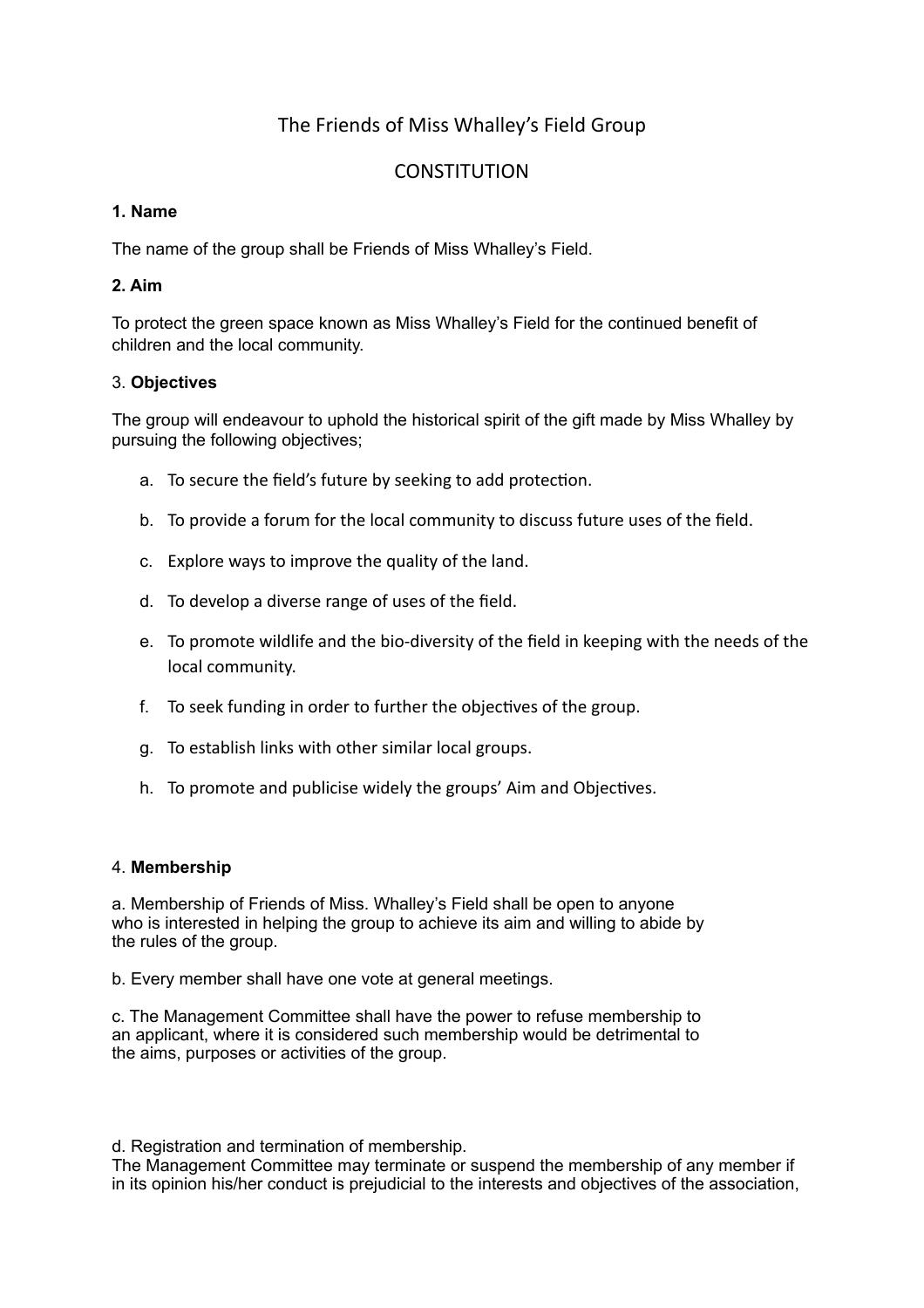PROVIDED THAT the member shall have the right to be heard by the committee before the final decision is made. There shall be a right of appeal to an independent arbitrator appointed by mutual agreement.

#### 5. **Management Committee**

a. Friends of Miss. Whalley's Field shall be administered by a Management Committee of not fewer than five and not more than eight members, to be elected at the group's Annual General Meeting. Committee Members must be at least 16 years old.

b. The officers of the management Committee shall be:

- The Chairperson
- The Treasurer
- The Secretary

c. The Chairperson, Treasurer and Secretary shall be elected for a period of three years, renewable for one further term.

d. Ordinary members of the committee shall be elected for a period of two years renewable.

e. The Committee is empowered to set up sub-groups and work parties as deemed necessary who shall be accountable to the committee.

#### 6. **Finance**

a. Any money obtained by the Association shall be used only in furtherance of the Association's interests and aim.

b. Any bank accounts opened for the group shall be in the name of the Association. Any cheque issued shall be signed by at least two of any three nominated signatures.

c. The Management Committee will ensure that the group stays within the budget.

#### 7. **Committee Meetings**

a. The Management Committee shall meet at least twice each year.

b. The quorum for a meeting shall be five.

c. Voting at Management Committee meetings shall be by show of hands on a majority basis. If there is a tied vote then the Chairperson shall have a second vote.

d. All meetings must be minuted and the minutes made available to any interested party. A hard copy available for a nominal fee.

d. All Committee members shall be given at least seven days notice of a meeting unless it is deemed an emergency meeting.

#### 8. **Annual General Meetings**

a. The Friends of Miss Whalley's Field shall hold an Annual General Meeting (AGM) at not more than 12 month intervals.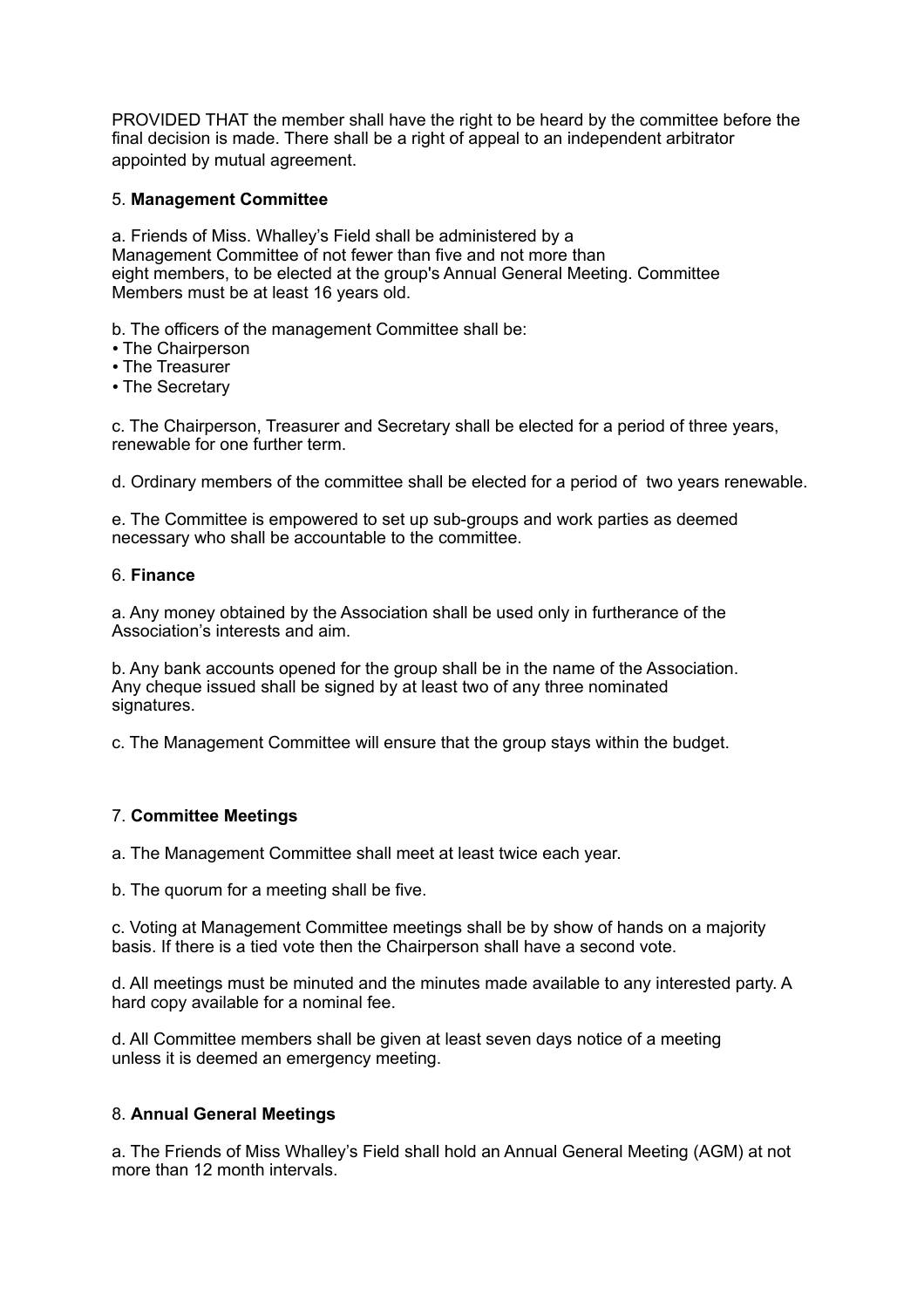b. Where possible members shall be notified personally, otherwise notice will be deemed served by advertising the meetings in at least five public places giving at least fourteen day's notice of the AGM.

c. The business of the AGM shall include;

- Receiving a report from the Chairperson of the group's activities over the Year.
- Receiving a report and presentation of the last financial year's accounts from the Treasurer on the finances of the group.
- Elections to any vacant posts on the Management Committee.
- Any other matter as may be appropriate at such a meeting.

d. The quorum for an AGM shall be at least eight persons of which no more than four shall be Committee members.

#### 9. **General Public Meetings**

a. The Committee shall call additional general public meetings as and when required.

b. The Chair of the group shall normally chair these meetings.

c. At least fourteen day's notice of such a meeting must be given and advertised in at least five public places.

d. The quorum for a general meeting is five.

#### 10. **Alteration of the Constitution**

a. Proposals for amendments to this constitution, or dissolution (see Clause 11) must be delivered to the Secretary in writing. The Secretary in conjunction with all other officers shall then decide on the date of a forum meeting to discuss such proposals, giving at least four weeks clear notice.

b. Any changes to this constitution must be agreed by a least two thirds of those members present and voting at any general meeting.

#### 11. **Dissolution**

The group may be wound up at any time if agreed by two thirds of those members present and voting at any general meeting. Any assets shall be returned to their providers, if they require it, or shall be passed to another group with similar aims.

#### 12. **Adoption of the constitution**

This constitution was adopted by the members present at the AGM held on:

\_\_\_\_\_\_\_\_\_\_\_\_\_\_\_\_ (Date)

Signed: